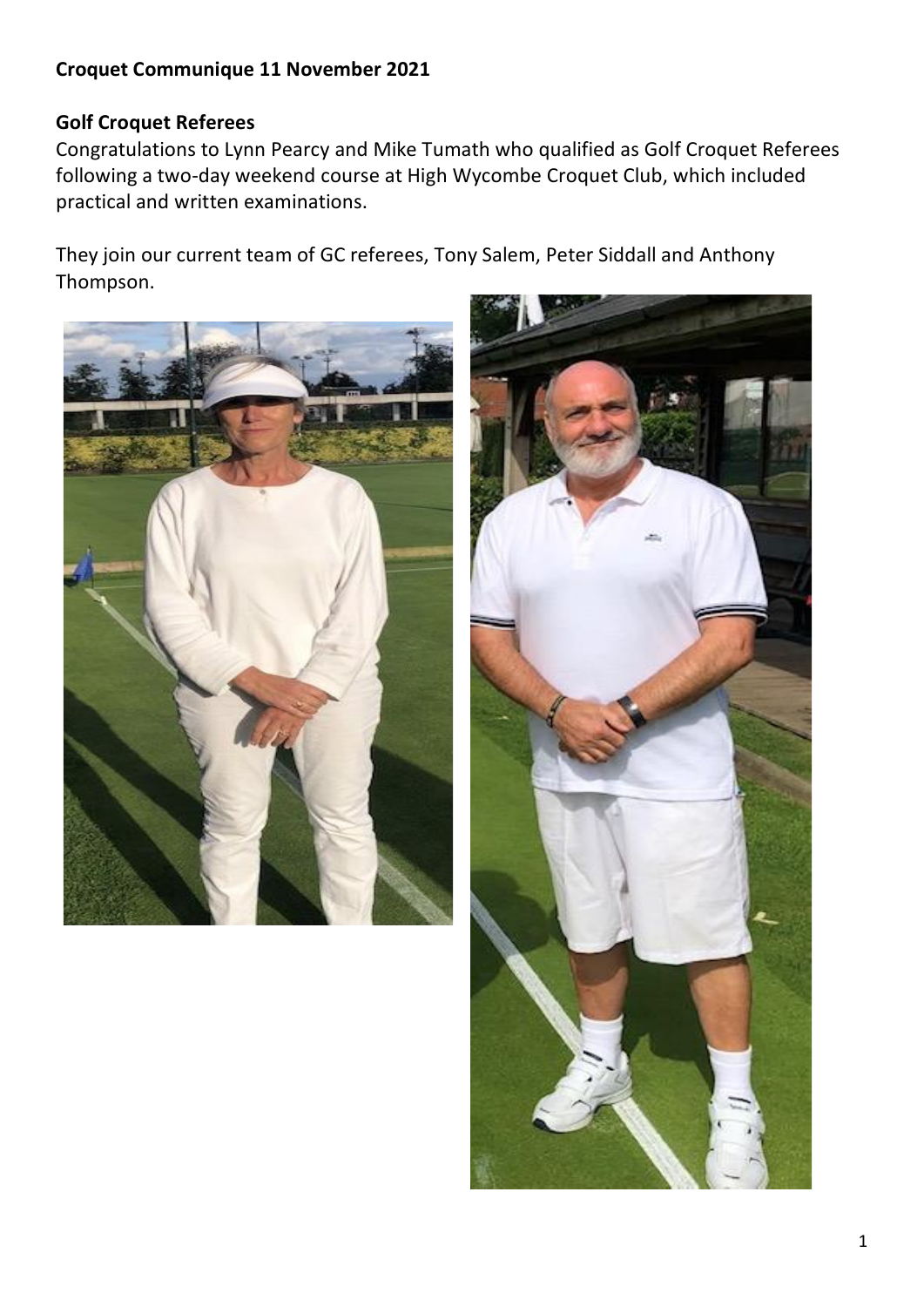## **Floodlit GC Matches**

We played a floodlit friendly match against Hurlingham on 28<sup>th</sup> October, 2021. An enjoyable evening's play saw Hurlingham the victors.

Teams:

Roehampton Club: John Pearson, Tony Salem, Peter Siddall, Lynn Pearcy and Dan Pearson. Hurlingham: Toby Toller, Guy Hewitt, Tony Bingham and Richard Andrews.



We have decided to run further floodlit friendly fixtures, using one lawn with reduced teams, as we did when we first started with one floodlit lawn.

The first of these, will be against the recently revived Parsons Green Club, who are very much in their infancy with a handful of members. The match will be played on Tuesday, 16 November at 17.00

## **Ground Works**

**Lawns –** the work has now started on Court One to level the Pavilion 'half' of the lawn. This will require the removal of the turf and top soil, levelling the sub- base and then replanting.